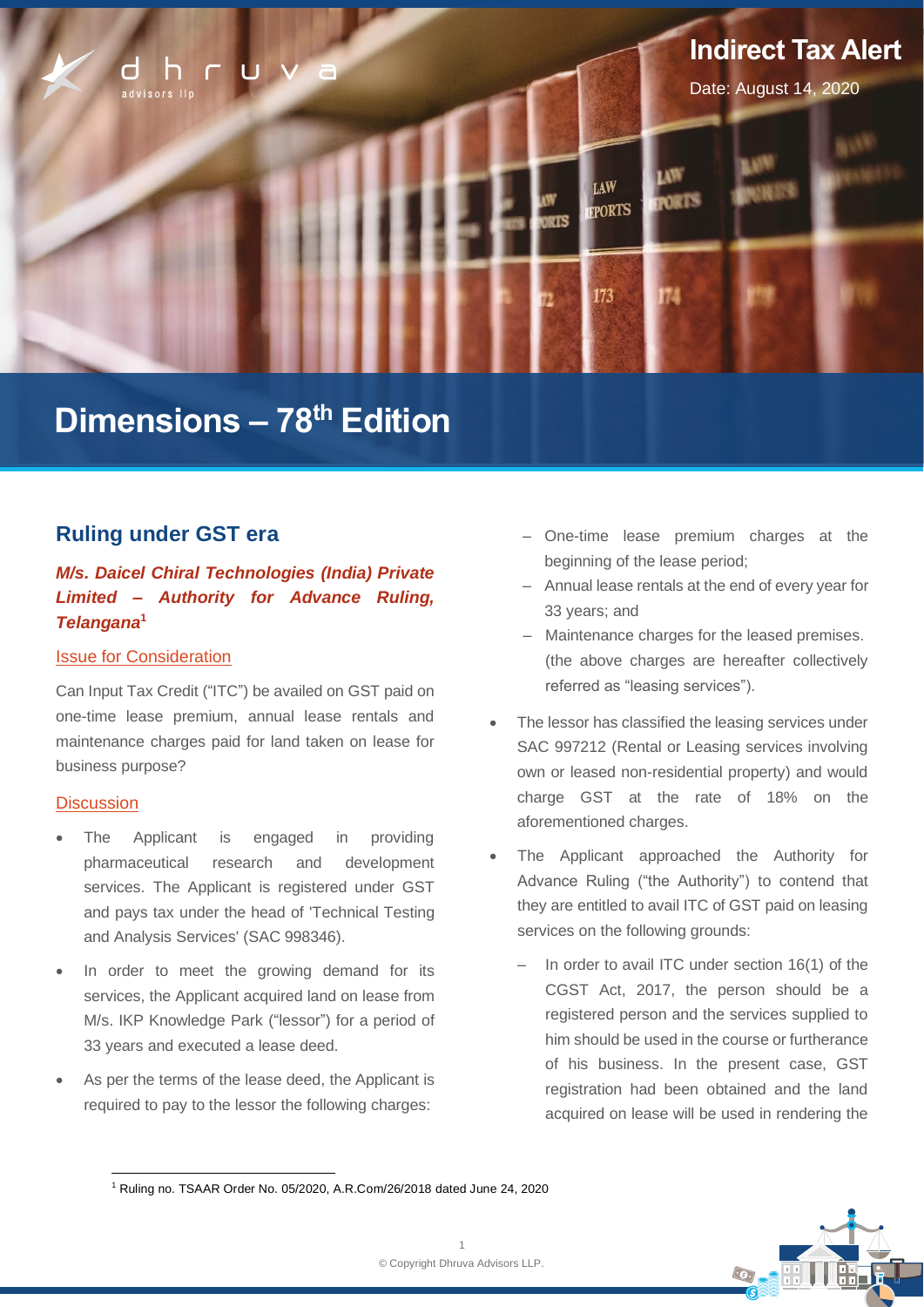services from the lab to be constructed on the said land.

- $-$  The scope of the definition of 'input service'<sup>2</sup> is enlarged by usage of the word 'any service'. Thus, all input services used in activities in relation to or for furtherance of business are 'input services', whatever may be its purpose. Furthermore, the definition of 'input service' seeks to cover every conceivable service used in the provision of outward supply. Therefore, the charges for lease of land is an input service in terms of section 2(16) of the CGST Act, 2017.
- GST is a consumption-based tax which must be ultimately borne by the consumer and the business should not bear the burden of tax.
- All the conditions specified in section 16(2) of the CGST Act, 2017 viz. possession of tax invoice, receipt of services, payment of tax and furnishing of GST returns have been fulfilled.
- Section 17(5) of the CGST Act, 2017 does not bar a person to avail ITC on lease charges. The Hon'ble Supreme in the case of *M/s Bajaj Tempo Ltd*. v. *CIT* had observed that that while interpreting the statute, provision granting incentives for promoting economic growth and development should be liberally construed. Therefore, the leasing service received is an eligible input service.
- The Authority observed and held as follows:
	- As per the lease agreement, the Applicant has acquired the land from the lessor on lease for the purpose of construction of a building where the Applicant's own laboratory would be accommodated. Section 17(5)(d) of the CGST Act, 2017 restricts the availment of ITC on goods / services used for construction of an immovable property. The building which is to be constructed falls within the ambit of 'immovable property'.
	- As the leasing services have been received by the Applicant for the purpose of construction of 'immovable property' on their own account,

such service is not eligible in terms of section 17(5)(d) of the CGST Act, 2017.

The various contentions put forth and the case laws cited by the Applicant are either not relevant or are distinguishable from the facts / situations in the present case and hence not applicable.

#### Ruling

The Applicant is not eligible to avail ITC of the GST paid on lease premium charges, lease rental charges and maintenance charges.

## **Dhruva Comments:**

A similar ruling was pronounced by the Appellate Authority for Advance Ruling in the case of *M/s GGL Hotel and Resort Company Ltd.<sup>3</sup>* wherein the Applicant had also taken a land on lease on which a resort / hotel would be constructed. The Appellate Authority had denied the ITC of the tax paid on the lease premium paid during the pre-operative period.

The Hon'ble Orissa High Court in the case of *M/s Safari Retreats Private Limited and Another* v. *Chief commissioner of CGST and others<sup>4</sup>* had allowed ITC on the goods and services used for construction of a mall which was to be let out. This judgment has been appealed before the Hon'ble Supreme Court and is pending for hearing.

# **Judgments under GST era**

# *Amani Machine Centre v. The State Tax Officer***<sup>5</sup>**

## Issue for Consideration

Should the best judgement assessment under section 62 of the CGST Act, 2017 be initiated only after the due date of the filing of annual returns under section 44 of the CGST Act, 2017?

<sup>&</sup>lt;sup>2</sup> Section 2(60) of the CGST Act, 2017 defines input service as any service used or intended to be used by a supplier in the course or furtherance of business



<sup>4</sup> 2019 (5) TMI 1278



<sup>5</sup> 2020-TIOL-1303-HC-KERALA-GST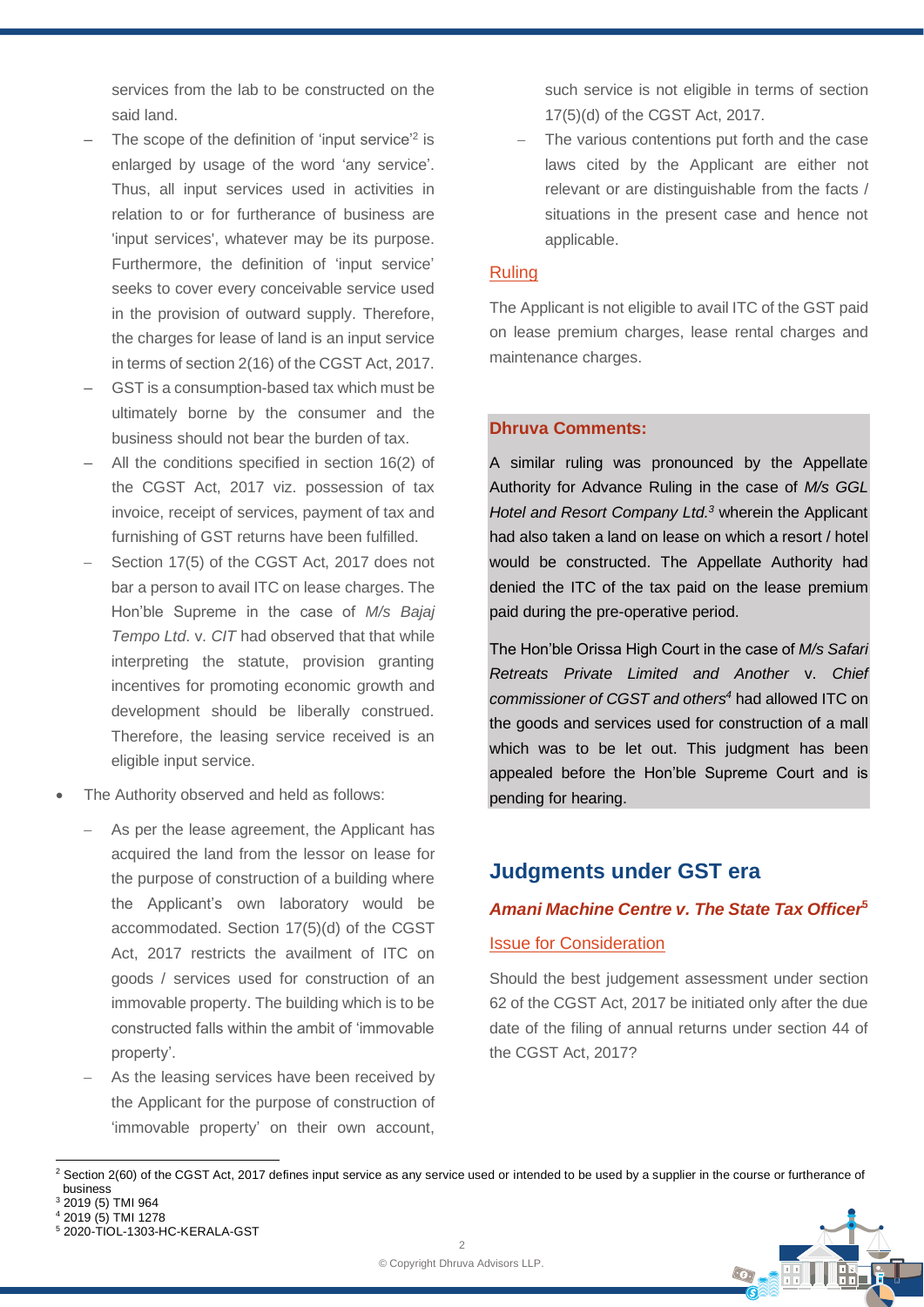#### **Discussion**

- Aggrieved by the issuance of assessment orders under section 62 of the CGST Act, 2017, the Petitioner filed the present Writ Petition. The Petitioner submitted the relevant returns for the months of November and December 2019 after 30 days of the date of service of the assessment orders and therefore was not entitled to avail the benefit of the deemed withdrawal of the assessment orders.
- Placing reliance upon sections 62 and 44 of the CGST Act, 2017 the Petitioner submitted that an assessment on a best judgment basis could only be completed after December of a financial year i.e. in accordance with the time limit for the submission of annual returns under section 44 of the CGST Act, 2017. Considering the availability of time till 31<sup>st</sup> December following the end of the financial year for the filing of annual returns the Respondents could only proceed to complete the assessment after this date.
- After perusing the facts of the case, the Hon'ble High Court of Kerala observed as follows:
	- The reference to section 44 has been provided in section 62 of the CGST Act, 2017 only for the purpose of determining the five-year period within which an assessing officer must complete the assessment on a best judgement basis.
	- The Court also observed that the provisions nowhere mandate the initiation of steps for the completion of a best judgment assessment after 31<sup>st</sup> December following the end of the financial year.
	- Section 62 of the CGST Act, 2017 empowers an officer to assess tax liability on a best judgment basis due to the non-filing of returns even after a service of notice under section 46 of the CGST Act, 2017. The time limit of five years prescribed under section 62(1) of the CGST Act, 2017 must be seen as an outer time limit prescribed and is not indicative of any point in time when the assessing officer can proceed to complete the assessment.

#### **Judgment**

The Hon'ble High Court dismissed the Writ Petition and directed the recovery proceedings to be kept in abeyance for six weeks to enable the Petitioner to file appeals before the Appellate Authority for challenging the impugned assessment orders.

#### **Dhruva Comments:**

The authorities based on their reasoning and making use of the information available conduct an assessment on a best judgment basis in cases involving non-filing of returns. The Court has correctly interpreted the provisions contained under section 62 of the CGST Act, 2017 and held that the authorities can initiate best judgment assessment due to the non-filing of returns by the tax payers even after the service of notice under section 46 of the CGST Act, 2017.

## *Downtown Auto Pvt Ltd v. Union of India<sup>6</sup>*

#### Issue for Consideration

Is transitional credit of Excise duty allowed, in the absence of credit transfer documents ("CTDs"), on the basis of invoices issued by the dealers to the Petitioners and by the manufacturers to such dealers as per section 140(3) of the CGST Act, 2017?

#### **Discussion**

- The Petitioner is an authorised dealer of Honda Cars India Pvt. Ltd. and purchases cars directly from the manufacturer as well as other authorised dealers. The Petitioners are not manufacturers and therefore are not covered under the provisions of the Central Excise Act, 1944. However, the Petitioners have borne the impact of Excise duty on the vehicles purchased.
- On introduction of GST from July 1, 2017, the Petitioners became liable to pay GST on supplies made by them from the stock available as on June 30, 2017.
- Section 140(3) of the CGST Act, 2017 provided a facility for a person to transition the credit of duty in

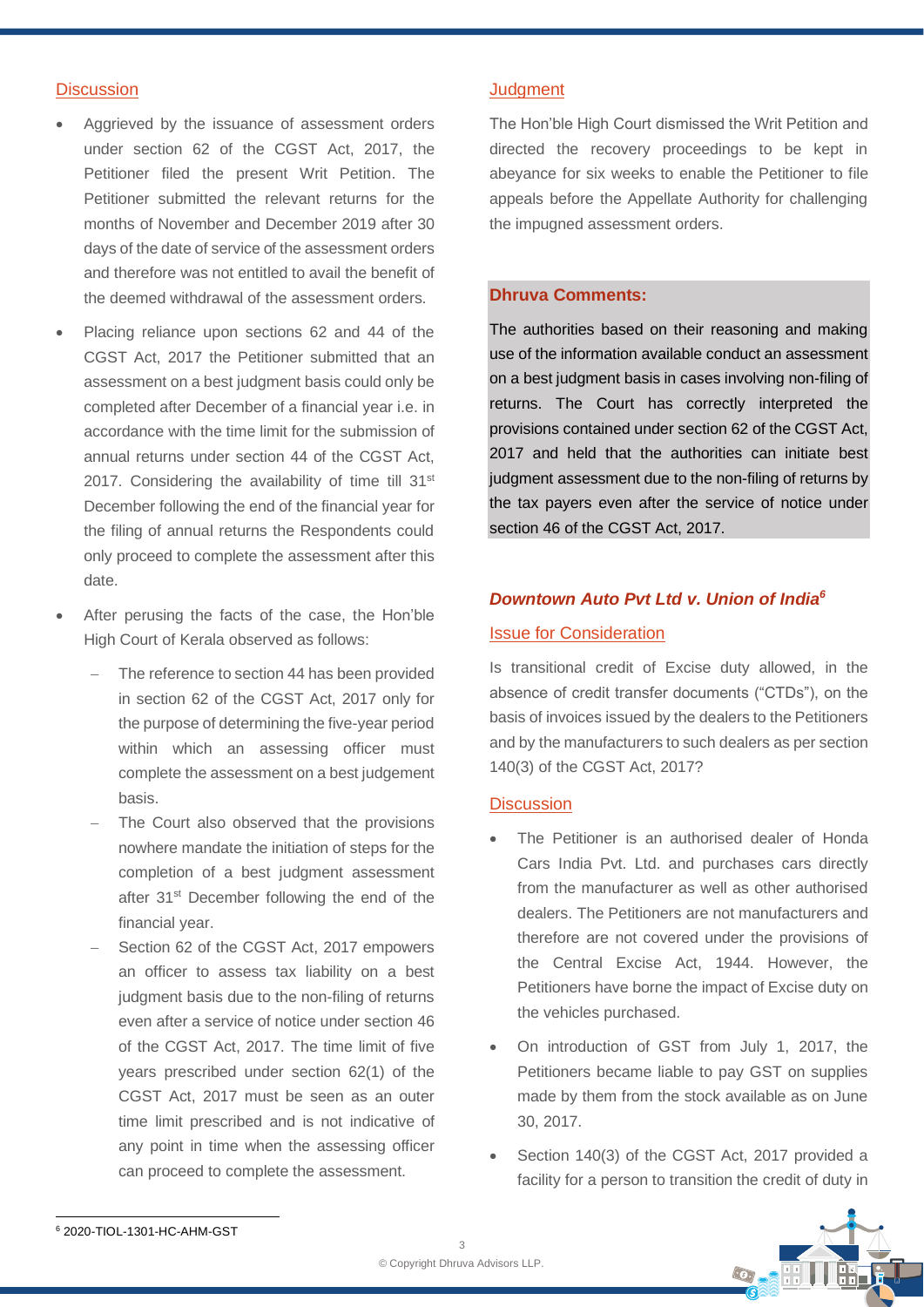respect of inputs held in stock or contained in finished or semi-finished goods to the GST regime if the person was in possession of an invoice or other prescribed duty-paying documents. Furthermore, the proviso to section 140(3) of the CGST Act, 2017 enabled a trader to take deemed credit in the absence of the invoice or other prescribed duty-paying documents.

- Accordingly, the Petitioners claimed the transitional credit of Excise duty paid by manufacturers in the Form GST TRAN-1 for goods lying in stock on June 30, 2017 with the Petitioners, purchased either directly from the manufacturers or through dealers.
- Thereafter, the authorities verified the documents relied upon for availing transitional credit and a notice was issued for the submission of CTDs or vouchers in their name for the goods purchased from dealers.
- The Petitioners filed a reply to the notice stating that it was not possible for them to submit an excise invoice or duty-paying documents in their name for goods purchased from dealers. Furthermore, the Petitioners stated that they had already submitted the excise invoice issued by the manufacturers to the dealers and such excise invoices also mentioned the chassis number of the vehicles.
- Aggrieved by the issuance of notice, the Petitioner filed the present Writ Petition before the Hon'ble High Court of Gujarat on the following grounds:
	- The Petitioners are entitled to avail the transitional credit in terms of section 140(3) of the CGST Act, 2017 and have submitted all the related documents in their possession. Also, the submission of documents bearing the name of the Petitioner is not possible for vehicles purchased from dealers.
	- − Placing reliance upon notification no. 21/2017- Central Tax (N.T.) dated June 30, 2017 ("the notification") issued under rule 15(2) of Cenvat Credit Rules, 2017 ("CC Rules") the Respondents called for submission of CTDs. However, no such document has been prescribed under section 140(3) of the CGST

Act, 2017. Furthermore, the Petitioner, not being registered under the Excise law, was unaware of the procedure to obtain CTDs from the dealer or the manufacturer for goods held in stock on June 30, 2017.

- − Having fulfilled all the conditions mentioned under section 140(3) of the CGST Act, 2017, the Petitioner is entitled to the transitional credit and are not bound by the CC Rules or the notification.
- The denial of transition credit on goods held in stock on June 30, 2017 would lead to double taxation which is contrary to the intent and purpose of the GST law.
- The Respondents, on the other hand, submitted as follows:
	- The present Writ Petition is not maintainable as the Petitioners have challenged the notice requiring the submission of details and the verification of transitional credit is still pending before the adjudicating authority. Furthermore, verification is required only in cases where purchases were made from other dealers.
	- The Petitioners are liable to follow the procedure prescribed under the notification and rule 15(2) of the CC Rules for claiming transitional credit.
	- Reliance was placed upon the judgments pronounced by the Hon'ble Supreme Court<sup>7</sup> to submit that the Petitioners are required to obtain CTDs in their name from the manufacturers to avail transitional credit.
- Perusing the facts of the present case and the provisions under section 140 of the CGST Act, 2017 and rule 15 of the CC Rules the Hon'ble High Court observed as follows:
	- Section 140(3) of the CGST Act, 2017 does not mandate submission of any CTDs in order to claim transitional credit.
	- ‒ Rule 15 of the CC Rules requires the issuance of CTDs by the manufacturer of specified goods to the person who was not required to register under the Excise laws. Furthermore, specified

 $\odot$ 

<sup>4</sup> 7 *J. K. Housing Board and Anr.* v. *Kunwar Sanjay Krishan Kaul and Ors.* [(2011) 10 SCC 714] and *Indian Aluminium Company Limited* v. *Thane Municipal Corporation* [1991 (55) ELT 454 (SC)]

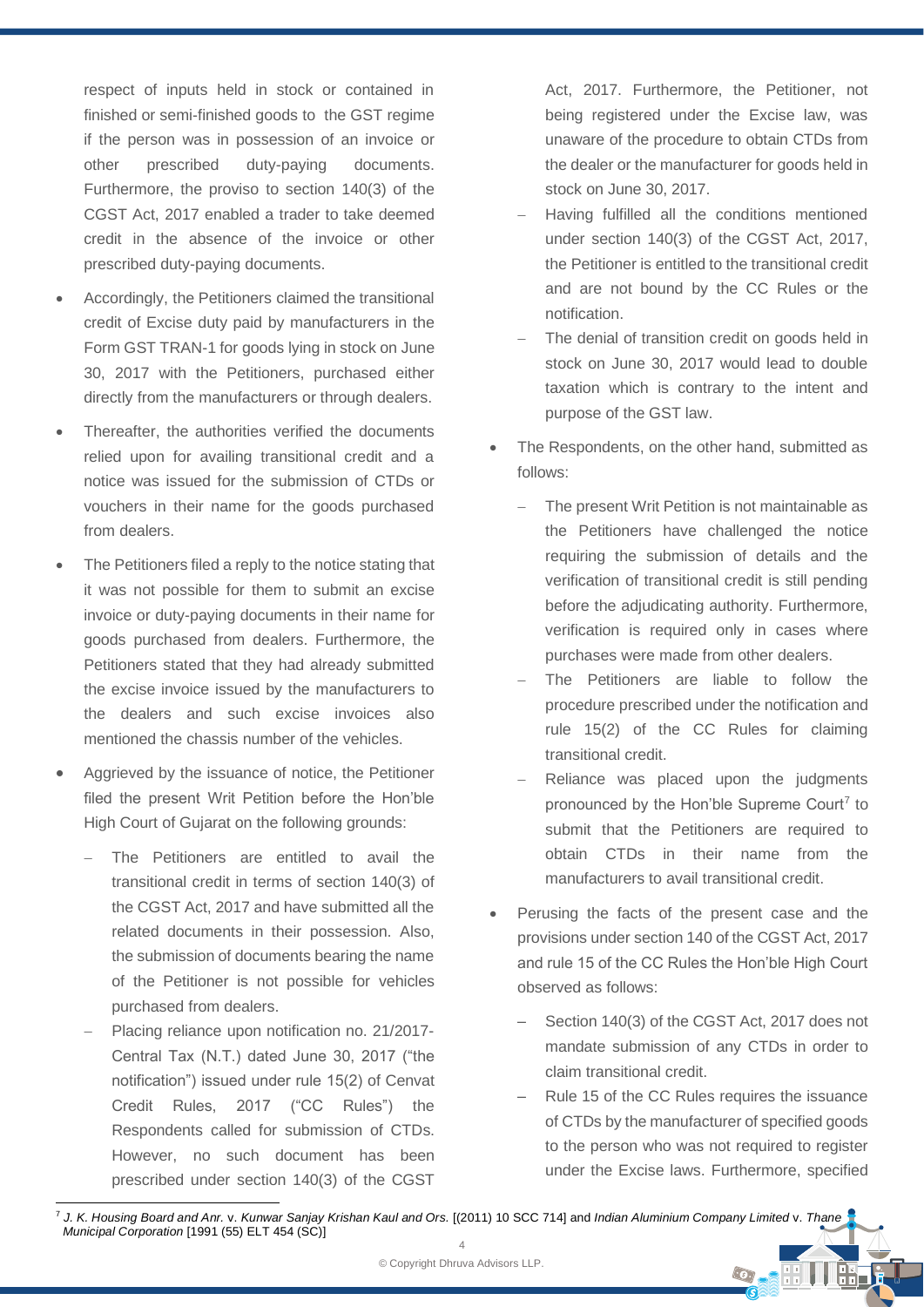goods include cars identifiable by a chassis or engine number with values of more than `25000/- and bearing brand names of the manufacturer or the principal manufacturer.

Even though the Petitioners are unable to furnish the CTDs, the Respondents can verify the payment of Excise duty on purchases from dealers based on the documents submitted by the Petitioner.

#### **Judgment**

The Hon'ble High Court directed the Respondents to verify the documents submitted by the Petitioner for transitional credit within three months from the date of receipt of this order and allow the claim upon the satisfaction of the verifications and the conditions under section 140 of the CGST Act, 2017.

### **Dhruva Comments:**

The proviso to section 140(3) of the CGST Act, 2017 provides that a trader who is not in possession of an invoice nor a duty-paying document can transition the credit for goods held in stock on June 30, 2017 in the manner provided under rule 117(4) of the CGST Rules, 2017. The said rule provides that credit up to 60/40% of the CGST can be transitioned. However, the rule does not prescribe any requirement to obtain CTDs from the manufacturer.

Furthermore, rule 15(2) of CC Rules read with the notification, provides that 100% of the credit held in stock can be transitioned into GST if the value of goods is more than  $\overline{2}25000/$ -, bears a brand name, is identifiable by a distinct number and obtains CTD.

Hence, on a combined reading of both the provisions, a taxpayer can either avail credit as prescribed under the GST law or as per the CC Rules read with the notification.

The present judgment although allows credit of Excise duty on goods held in stock on June 30, 2017 even in absence of the CTDs but does not discuss the impact of the provisions under rule 117(4) of the CGST Rules, 2017.